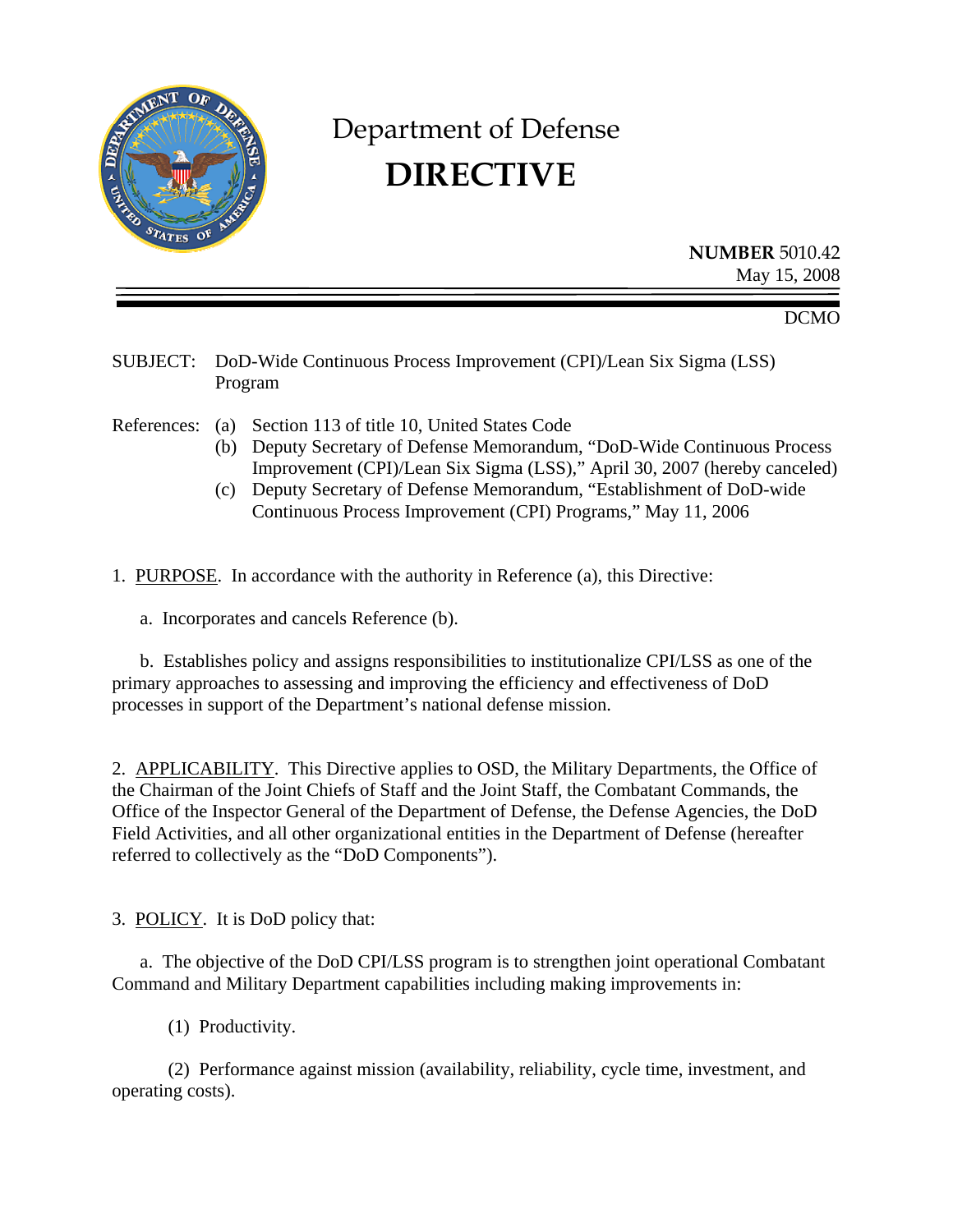(3) Safety.

(4) Flexibility to meet DoD mission needs.

(5) Energy efficiency.

 b. CPI/LSS concepts and tools should be applied to benefit the full range of DoD organizations. These include combat, industrial, service, and office environments of headquarters, field, and operational organizations. The DoD Components should participate in defining, implementing, and sustaining CPI/LSS efforts. Each DoD Component should use CPI/LSS concepts and tools to improve the full range of processes and activities that comprise their operations, including decision-making processes and appropriate engagement with industrial base suppliers.

 c. CPI/LSS programs shall be used to help meet organizational objectives. CPI/LSS methods, terminology, training plans, and other program elements may be adapted as required. Given diverse operational requirements, the DoD Components shall have full flexibility to identify CPI/LSS focus areas and training plans and may adapt other CPI/LSS program elements for their use.

 d. Resource benefits resulting from CPI/LSS improvements in overall operating effectiveness may be retained by the DoD Components that generate them (Deputy Secretary of Defense Memorandum (Reference (c))). Effective management oversight should lead to reinvestment in additional CPI/LSS efforts, recapitalization, and further strengthening of operational capability.

## 4. RESPONSIBILITIES

a. The Deputy Chief Management Officer shall:

 (1) Establish the DoD CPI/LSS Program Office to serve as the DoD proponent for CPI/LSS.

 (2) Develop and maintain applicable CPI/LSS guidance, standards, and best practice information for the DoD Components, to include a DoD-wide CPI awards program and CPI/LSS performance objectives initiatives consistent with Reference (c).

b. The Heads of DoD Components shall:

 (1) Ensure implementation of CPI/LSS policies consistent with this Directive and the guidance in Reference (c).

 (2) Implement CPI/LSS programs to improve overall effectiveness and efficiency across missions and functions to gain the broadest possible range of organizational improvements.